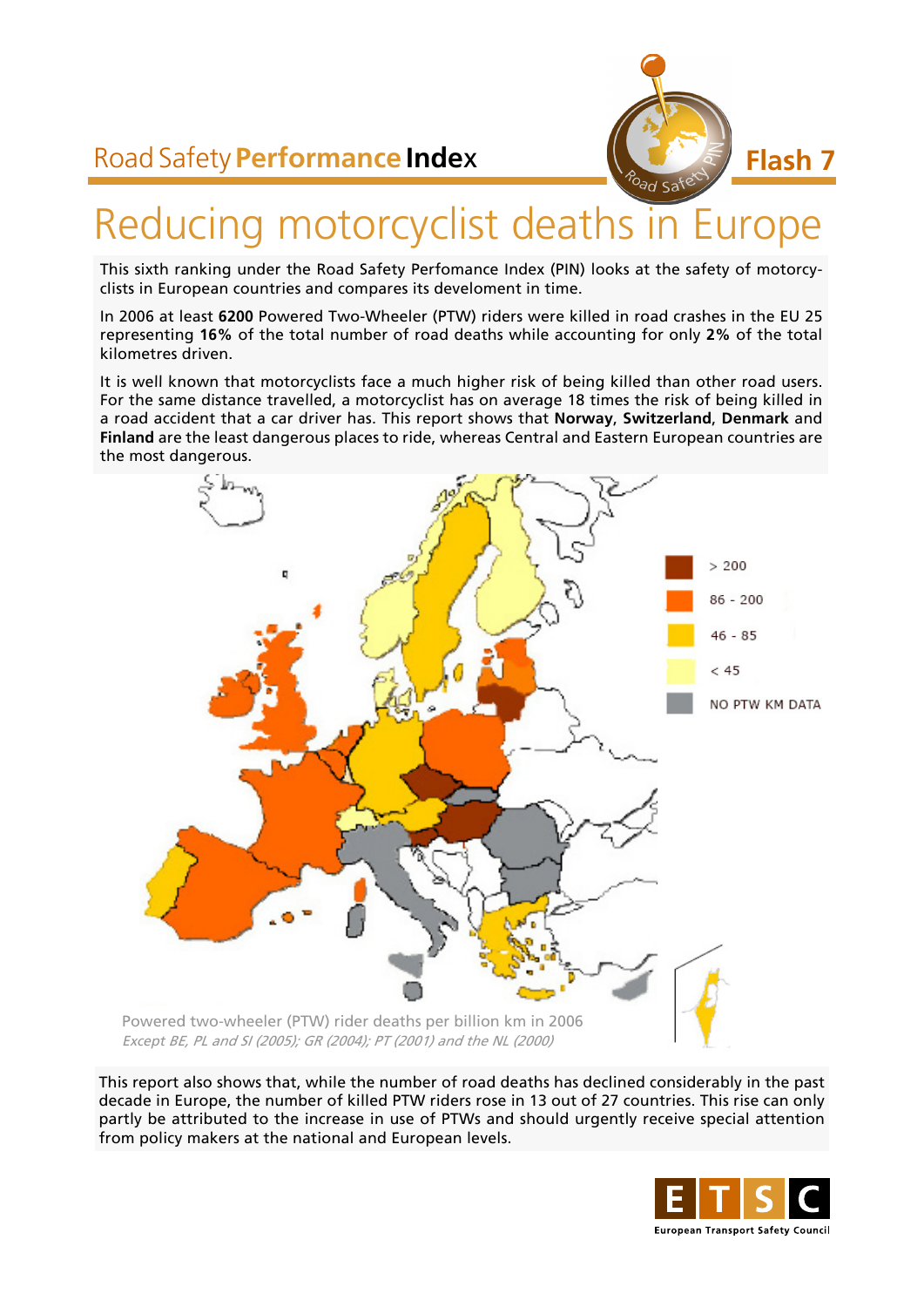

### **A great disparity of risks**

PTW riders in **Norway**, **Switzerland**, **Denmark** and **Finland** enjoy a lower level of risk than riders in the rest of Europe (Map, Fig. 1). In these countries with a relatively good overall level of road safety, average rider deaths are between 30 and 45 per billion km. A second group of countries, consisting of a road safety champion (**Sweden**) but also countries with a medium (**Germany**, **Portugal**, **Austria**) or even a poor overall level of safety (**Greece**), are just below the EU average of 86 rider deaths per billion km.

In **Spain**, **Ireland**, the **Netherlands**, **France**, **Great Britain**, **Belgium**, **Estonia** and **Poland**, rider deaths are above the average of 86 but below 200 per billion km; while in **Latvia**, **Hungary**, **Czech Republic** and **Slovenia**, riders were exposed to death rates above 200 per billion km.

Significant disparities in terms of riders' safety exist in Europe. While the difference in overall road safety performance between the worst and the best performing European country is a factor 3 (PIN Flash 6), the difference for PTW riders is a factor of 10. The Slovenian riders have 10 times the risk of being killed per km ridden that their Norwegian counterparts have.

This indicator of risk for PTW riders could not be calculated for **Bulgaria**, **Cyprus**, **Italy**, **Lithuania**, **Luxembourg**, **Malta**, **Romania** and **Slovakia** due to the lack of data on the number of km ridden by motorcyclists. The number of motorcyclists killed in **Italy** is available only until 2004, in **Greece** and **Slovenia** until 2005 and only since 2002 in **Lithuania**.



\* BE, PL and SI (2005); GR (2004); PT (2001) and the NL (2000)

#### **Powered Two-Wheelers (PTW)**

As the diversity of two wheeled motor vehicles in Europe has increased, the general term Powered Two-Wheeler has recently been used to encompass all relevant vehicles, the main types being mopeds, scooters and full-sized motorcycles. In this report, the terms '**motorcycle**' and '**PTW**' are used **synonymously** and, except where specified, **refer to all types of such vehicles**. Differences in machines and their use between mopeds and other PTW are important and are discussed here as far as the data allow.

In recent years there has been much discussion about whether a PTW user falls into the category of vulnerable road user since they can pose risks to others such as pedestrians and cyclists. Although motorcyclists are to some extent protected by helmets and clothes, they are vulnerable road users in the sense that they are not protected by a vehicle body, seat belts or the other protection systems that car occupants enjoy, while the speed at which they move exposes them to risks of motorised traffic.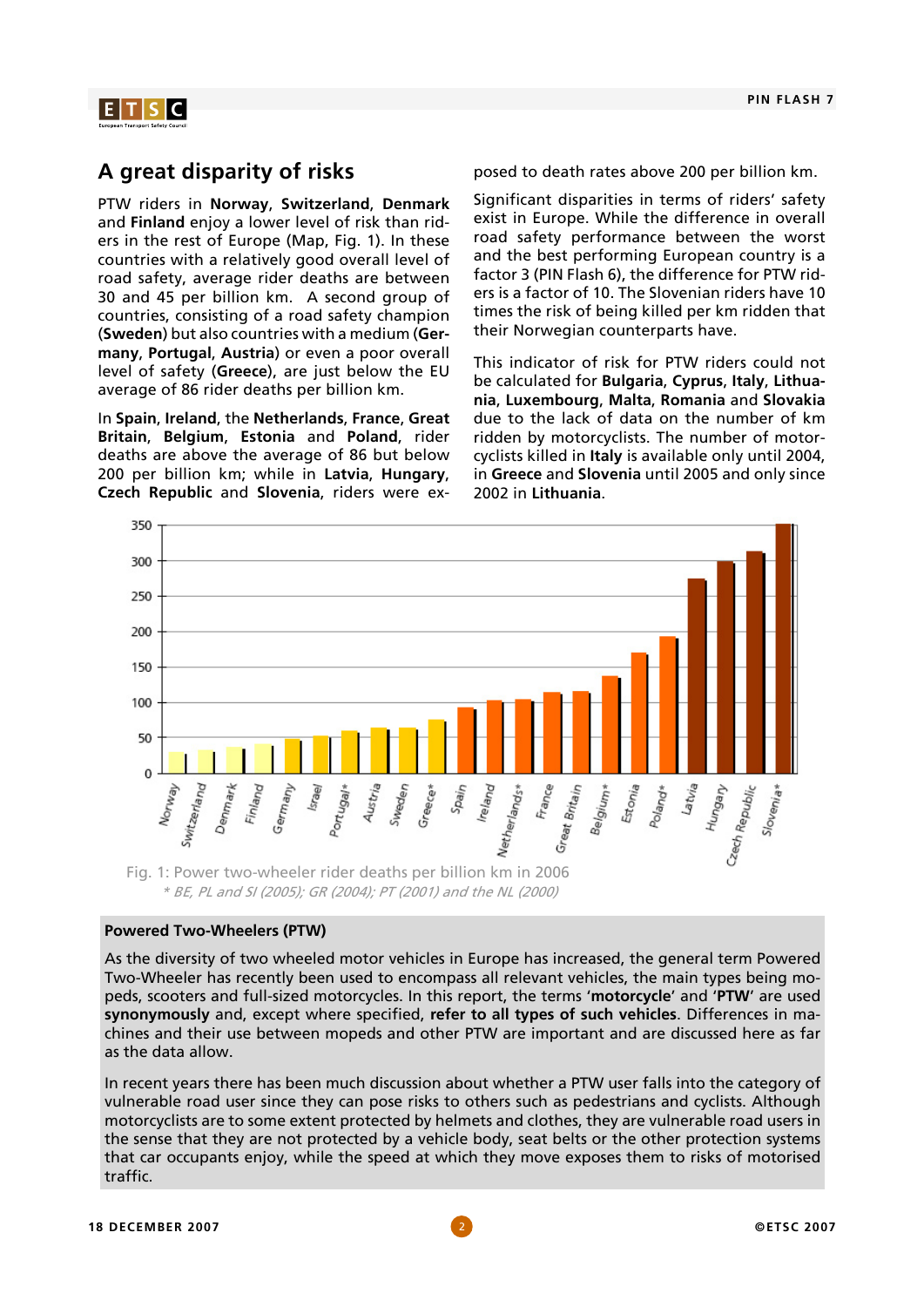

#### **The indicator**

Few studies have investigated the safety of motorcyclists and even fewer have tried to quantify their risk level. They usually express the risk of being killed by dividing the number of PTW users killed per million inhabitants, or per 100,000 motorcycles registered, or per billion PTW-kilometres ridden. The first two indicators are available for most European countries, but they take no account of exposure to risk, i.e. the number of motorcycles on the road and the distances ridden. Thus, countries with a higher number of trips by powered two-wheelers inevitably register high PTW death rates per population and may register high rates per motorcycle registered, but not necessarily high rates per distance travelled. This report therefore uses as **main indicator** the **number of PTW rider deaths per billion PTW km ridden**.

The great majority of killed motorcycle and moped users are riders. In 14 countries supplying data to SafetyNet, there are 11 rider deaths for every passenger death.<sup>(1)</sup> This Flash therefore concentrates on risk to the riders themselves and does not compare numbers of passenger deaths.

The data collected to calculate the indicators are from the national statistics supplied by the PIN Panellist in each country. The SafetyNet, Eurostat and IRTAD databases were used for verification. Altogether 22 out of the 30 countries covered under the Road Safety PIN have provided estimates of km travelled by PTW, but they use various methodologies to estimate them.<sup>(2)</sup>

(1) EU15 excl. DE. SafetyNet, WP1, Traffic Safety Basic Facts 2006 Motorcyclists and mopeds http://www.erso.eu/safetynet/fixed/WP1/2006/BFS2006\_SN-SWOV-1-3-MotorcyclesMopeds.pdf

<sup>(2)</sup> SafetyNet, WP2, First classification of EU member states on Risk and Exposure Data http://www.erso.eu/safetynet/fixed/WP2/D2.2.2%20First%20Classification%20of%20RED\_v2.pdf

Another way to measure the relative safety of motorcyclists is to compare it with other road users (Fig. 2). For the same distance travelled, the risk of a rider being killed in a road accident is on average 18 times the corresponding risk for a car driver<sup>(3)</sup>. The variation in this ratio among countries is also striking. In Norway it is 6 times, whereas in Slovenia it is 50 times!



drivers in 2006. \* PL, BE, FI, FR, EE and SI (2005); GR (2004); PT (2001) and NL (2000)

(3) Estimation for the EU 25 excl. GR, IE, IT, LV, LT, LU, MT, NL, PT and SK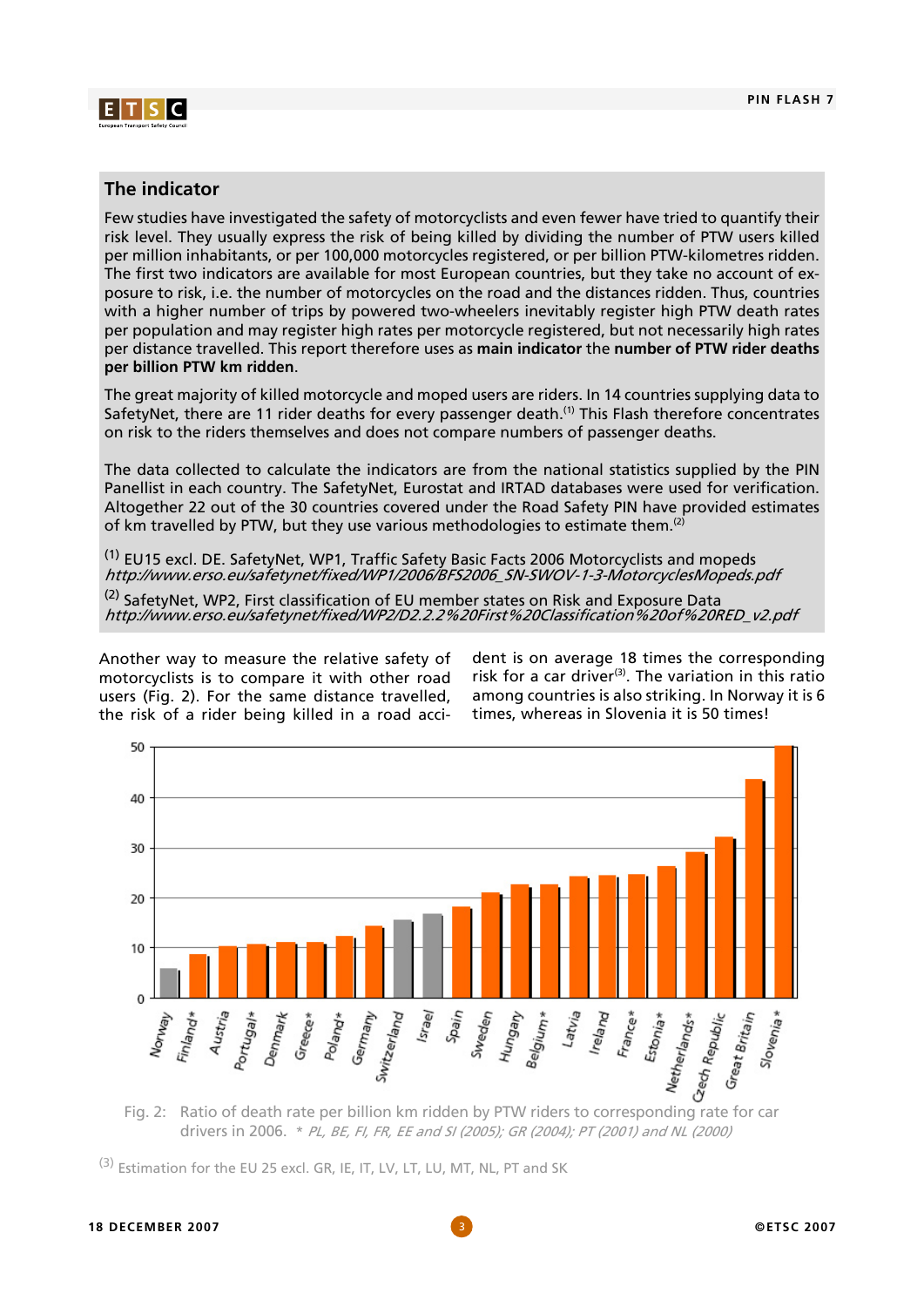

### **Some sources of disparity in risk**

Like the risk to users of other types of vehicle, the aggregate risk for PTW riders differs between countries for many reasons other than road safety policy and measures. These other reasons include climate, topography, seasonal variation, the age-distribution of the users, and the mix of commuting, work and leisure journeys for which the vehicles are used.

But in the case of PTW riders there is another particular and substantial source of difference between countries. This is the proportion of PTW use that is formed by riding of mopeds (PTW with engine volume less than 50 ccm), which differ in characteristics and pattern of use from larger and more powerful PTW.

Comparing the levels of risk for moped riders and other PTW riders requires estimates of their separate vehicle-km travelled, which are available for only a few countries. Instead, comparison of the proportion of moped rider deaths in the total number of PTW rider deaths can help different countries to identify and prioritise safety measures for PTW.

Fig. 3 shows how the proportion of PTW riders killed who were riding mopeds differed among 22 countries over a recent 3-year period. This proportion is the lowest in **Slovenia** and **Great Britain** and the highest in **Spain** and the **Netherlands**. In other countries, moped rider deaths are between about 10 and 30 per cent of all PTW deaths.

The effect of this proportion on the levels of risk shown in Fig. 1 depends on how the risk to moped riders compares with that to other PTW riders in different countries. In 7 countries providing the required estimates of distance ridden, the risk of death per billion km ridden for moped riders ranged from about 25% to 200% of the risk for other PTW riders.



Fig.3: Mopeds rider deaths as a percentage of other PTW rider deaths over the years 2004 - 2006 \* GR, SI (2003-2005)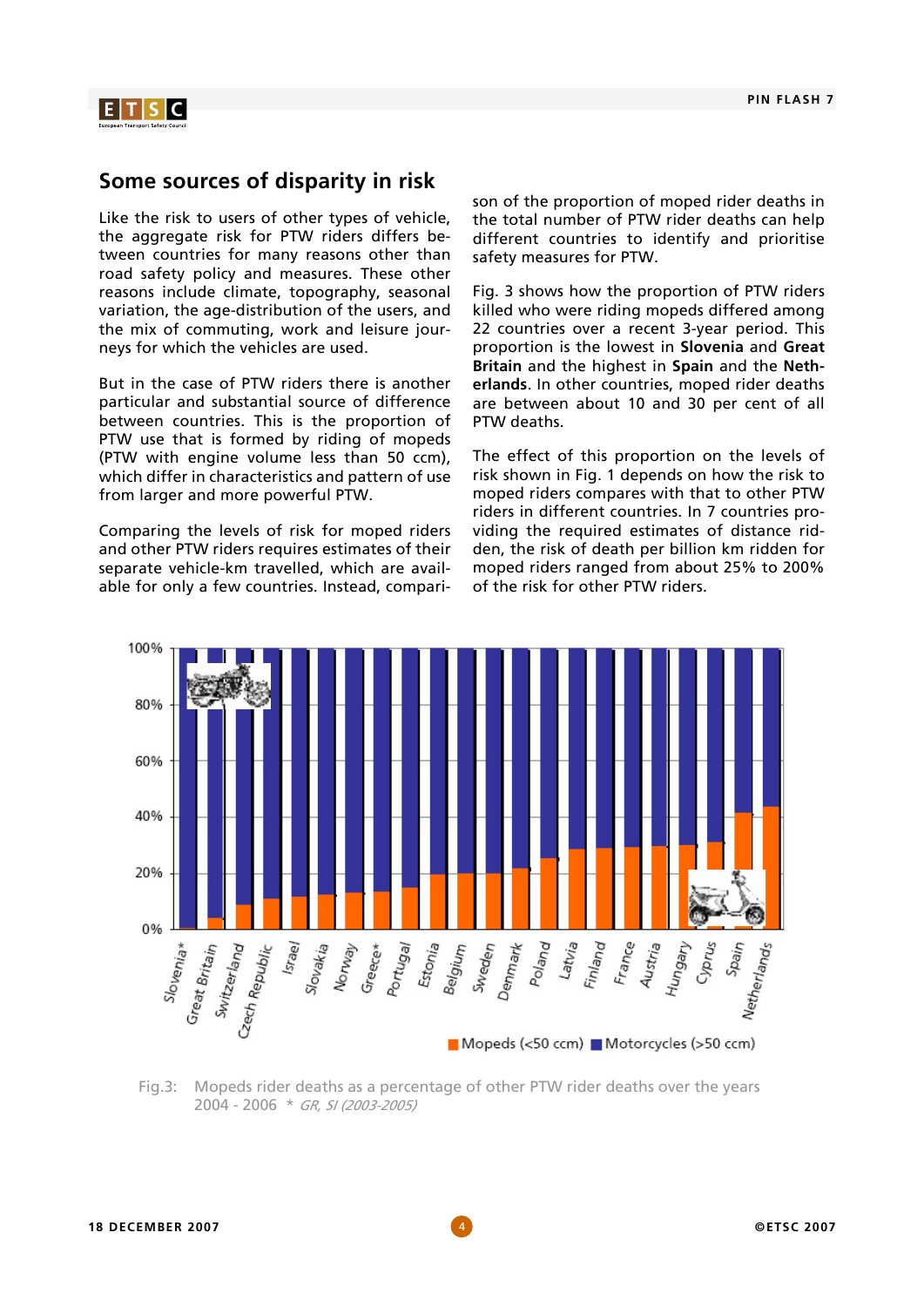

# Insufficient progress

#### **In reducing motorcyclist deaths**

Between 1997 and 2006, the highest reductions in PTW rider deaths were recorded in **Latvia**, **Estonia** and **Portugal** (Fig. 4). In eleven other countries, rider deaths decreased on average. In thirteen countries, however, the numbers of rider deaths rose on average over the past ten years. Taking Europe as a whole, PTW rider deaths have been stagnating between 1997 and 2006 $(4)$ .



Fig. 4: Average yearly percentage change in PTW rider deaths over the period 1997-2006 \* GR, SI (1997-2005); FR (2003-2006); PT (2000-2006); IT (2001-2004); LU (2001-2006) ; LT (2003-2006)

#### **PTW contribution to the EU reduction target**

It has been estimated that to reach the EU target of halving road deaths between 2001 and 2010, a year-to-year reduction in death of at least 7.4% is needed (PIN Flash 6). Between 2001 and 2006, the reduction of PTW rider deaths is contributing fully to the overall reduction in **Portugal** and **Slovenia**. **Belgium**, **France**, **Lithuania** come close. But the average annual reduction in PTW rider deaths between 2001 and 2006 is around 1.5%<sup>(5)</sup>, far less than needed for PTW to contribute their share to the European target. If this were the rate of reduction in the total road deaths, the EU would reach its target only by 2045.

Few studies have been carried out on the reasons for the difference in death reduction between motorcyclists and other road users, in particular car drivers. The argument often put forward by motorcyclists – the increase in motorcycle use – can only explain part of it.

The distance travelled by powered two-wheelers has increased by some 24% in the EU since 1996, but this is only a little more than the increase in distance travelled by cars, which has been 18%<sup>(6)</sup>.

### **In reducing the risk of being killed**

To take the increase in motorcycling into account, we looked at the average yearly changes in PTW rider deaths per billion km ridden over the same period of time (1997-2006).

Fig. 5 shows that fewer countries registered an increase in risk, namely the **Czech Republic**, **Finland**, **Hungary** and **Great Britain**. But the number of countries for which this comparison can be made is fewer than for changes in road deaths.

- (4) Estimation for the EU 25 excl. FR, GR, IT, LU, MT, PT and SI<br>(5) Estimation for the EU 25 excl. FR, GR, IT, LT and SI<br>(6) Estimation based on 1996-2004 Eurostat data
- 
-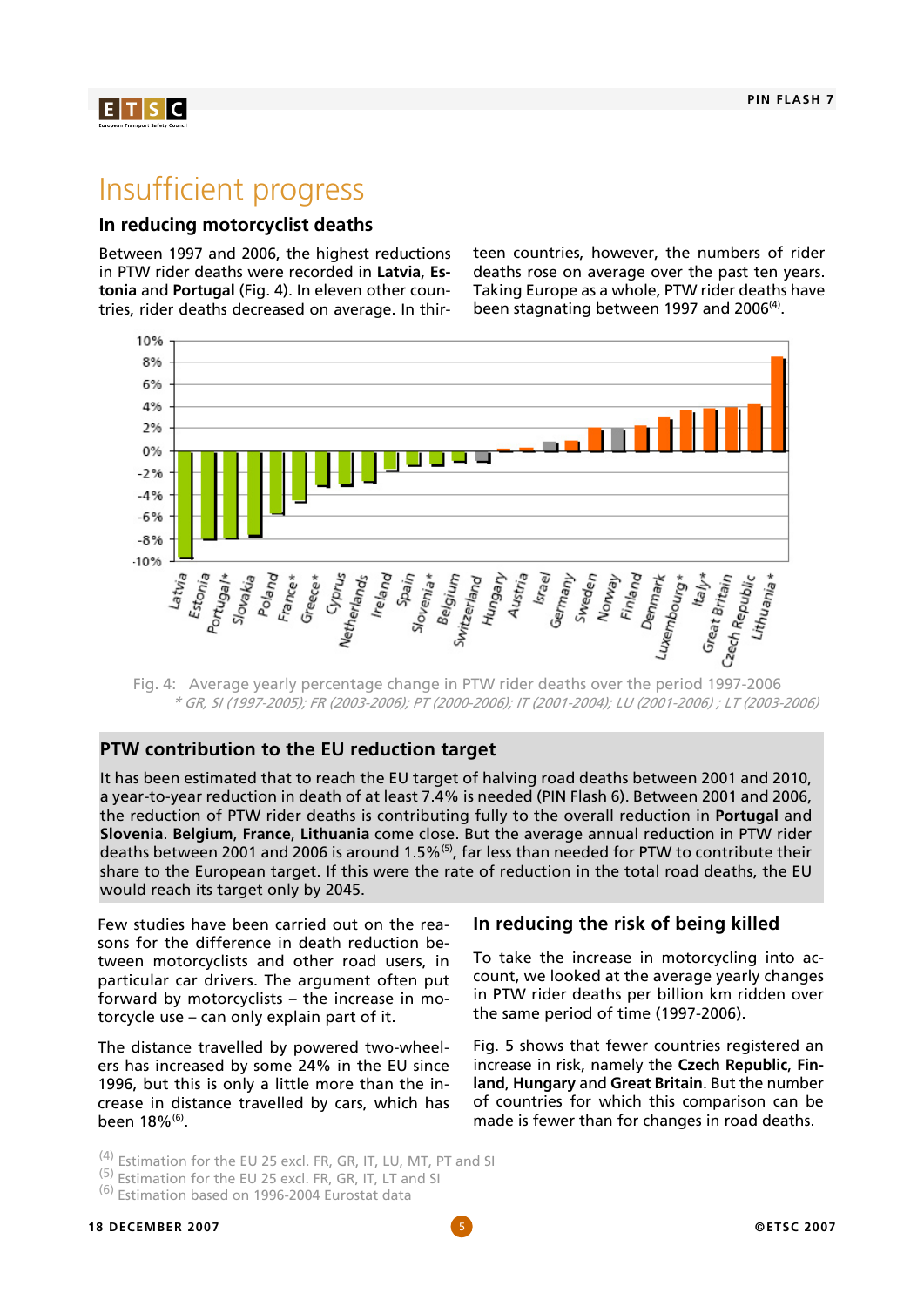

**Estonia** and **Slovenia** appear as European champions in reducing risk to PTW riders despite the significant increase in PTW travel. Although rider deaths increased in Scandinavian countries

over the past decade (Fig. 4), the risk of being killed for the same distance travelled increased only in **Finland** (Fig. 5)



Fig. 5: Average yearly percentage change over the period 1997-2006 in PTW rider deaths per billion km ridden \*BE, PL, SI (1997-2005), FR (2003-2006), NL (1997-2000)

# Background

# **Decision makers called to act**

While riding a motorcycle will inevitably carry more risk than driving a car, evidence shows that the implementation of dedicated safety measures can substantially improve PTW safety. The measures should aim at improving the behaviour of motorcyclists, but also the behaviour of other road users and providing a safer environment for PTW riders.

#### **Improve the behaviour of motorcyclists**

The rider's skills, training, experience and attitudes are fundamental to safe motorcycling. Governments should ensure that riders receive appropriate training when they start to use a motorcycle (or re-start after a period of not motorcycling) and that they receive further training as they progress from smaller to larger machines.

Motorcyclists should be made aware of the difficulties other road users have in detecting power two wheelers and in evaluating their speed.

"*We are glad to see that the general road safety improvements recorded in Switzerland over the past few years are benefiting motorcycle and moped users as well. We have implemented good practices in rider training, licensing, enforcement and infrastructure and will continue to do so. But the knowledge currently available does not allow us to explain the relative low risk Swiss riders enjoy compared to their coun-*

#### *terparts in other countries.*"

#### Stefan Siegrist, bfu, Switzerland

Governments should develop enforcement strategies targeted at motorcyclists. Although the use of helmet is mandatory for motorcycle and moped riders and passengers in the EU, wearing rates are still well under 100% in most of the countries that are collecting data on helmet use. The rates are significantly lower for moped users than for motorcyclists. The percentage of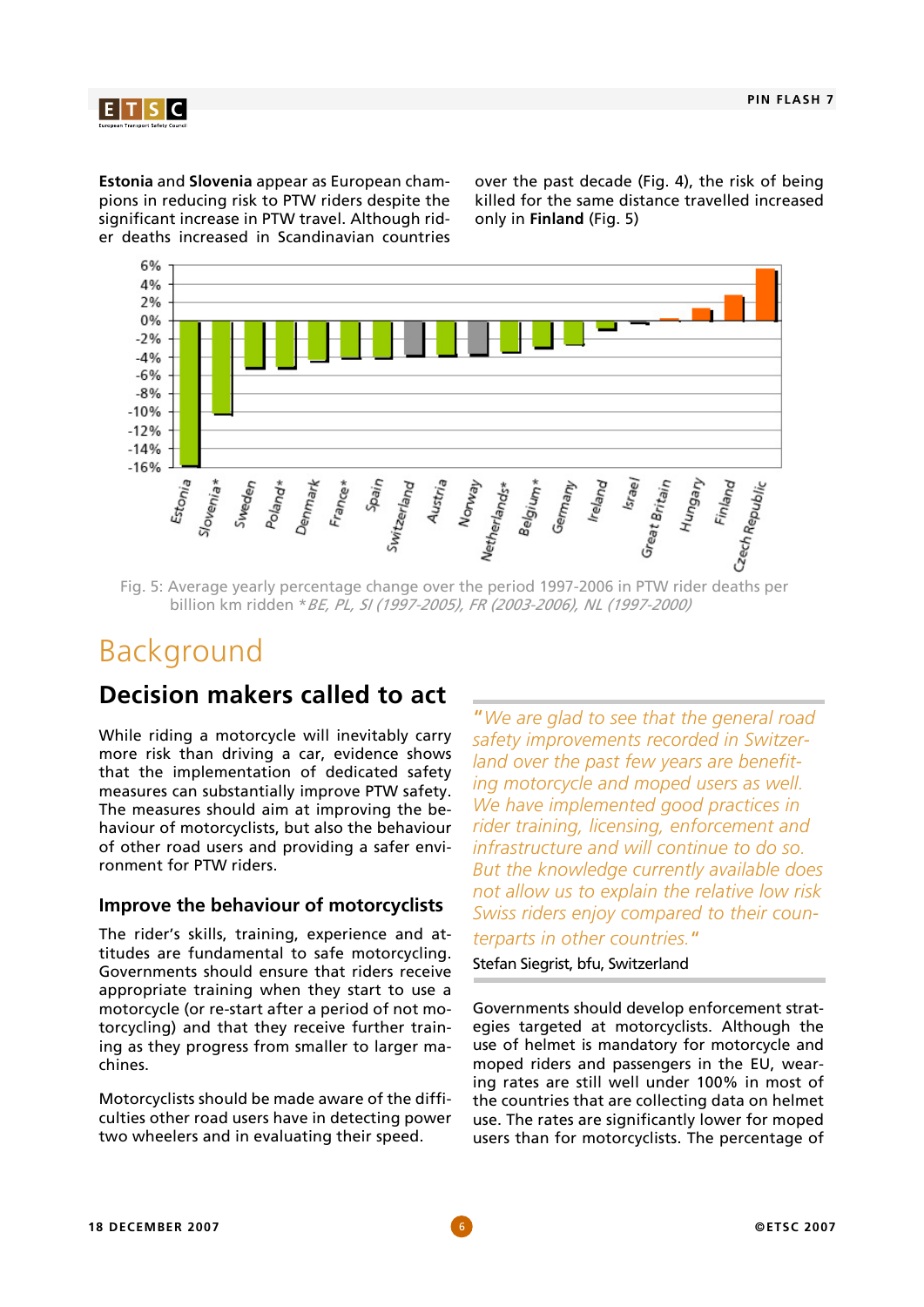

especially moped users not wearing a helmet, or not wearing it properly, has been stagnating, or even on the increase during the past few years in several countries.

Motorcycles generally escape safety cameras, as they are not required to have a licence plate in front and therefore in most cases remain unidentified.

In **France**, where road safety efforts have focused on moderating driving speeds, riders have reduced their speed since 2002 but not to the same extent as other road users (Fig. 6). In 2006 as least 30% of motorcyclists were still riding 10 km over the speed limit, against 15% for cars and heavy good vehicles.

Since 2006, the French government acknowledged the specific problem of overrepresentation of motorcyclists in fatal accidents and adopted a new set of measures. Safety cameras have progressively been replaced by new ones capable of catching motorcyclists from the rear and thereby allowing their identification based on registration plates. The number of mobile speed controls targeting riders also increased.

"*Different factors may explain the French specificity. The riding culture has built on risk taking. Riders are slowly starting to acknowledge their responsibility. The use of protective vests and gloves is also particularly low among French riders.*"

Jean Chapelon, ONISR, France



Fig. 6 Percentage of vehicles travelling 10 km above the legal speed limits. ONISR, Oct. 2007

Unsatisfactory levels of safety of PTW riders in some Central European countries can be partly explained by a poor level of enforcement and the unfavorable development in machine stock. In the Czech Republic, the share of new motorcycles has been increasing from 25% to 60% within a decade. Almost half of the bikes sold have very powerful machines with a cubic capacity over 500 ccm.

"*The problem of motorcycling has been recently addressed in the revised Traffic Code. This introduced a penalty for riders hiding their registration plate in traffic in order to avoid identification. Police must now target motorcyclists who are not respecting the traffic law.*"

#### Vojtech Eksler, CDV, Czech Republic

#### **Provide a safer environment for PTW riders**

Many national and European road safety policies are targeted at car occupants and fail to take into account the specific needs of vulnerable road users.

Moreover, drivers need to be made aware of the characteristics, needs and vulnerability of motorcyclists.

The "Think Once, Think Twice, Think Bike" campaign from the UK Government urged drivers to be more alert and look out for motorcyclists, especially at junctions.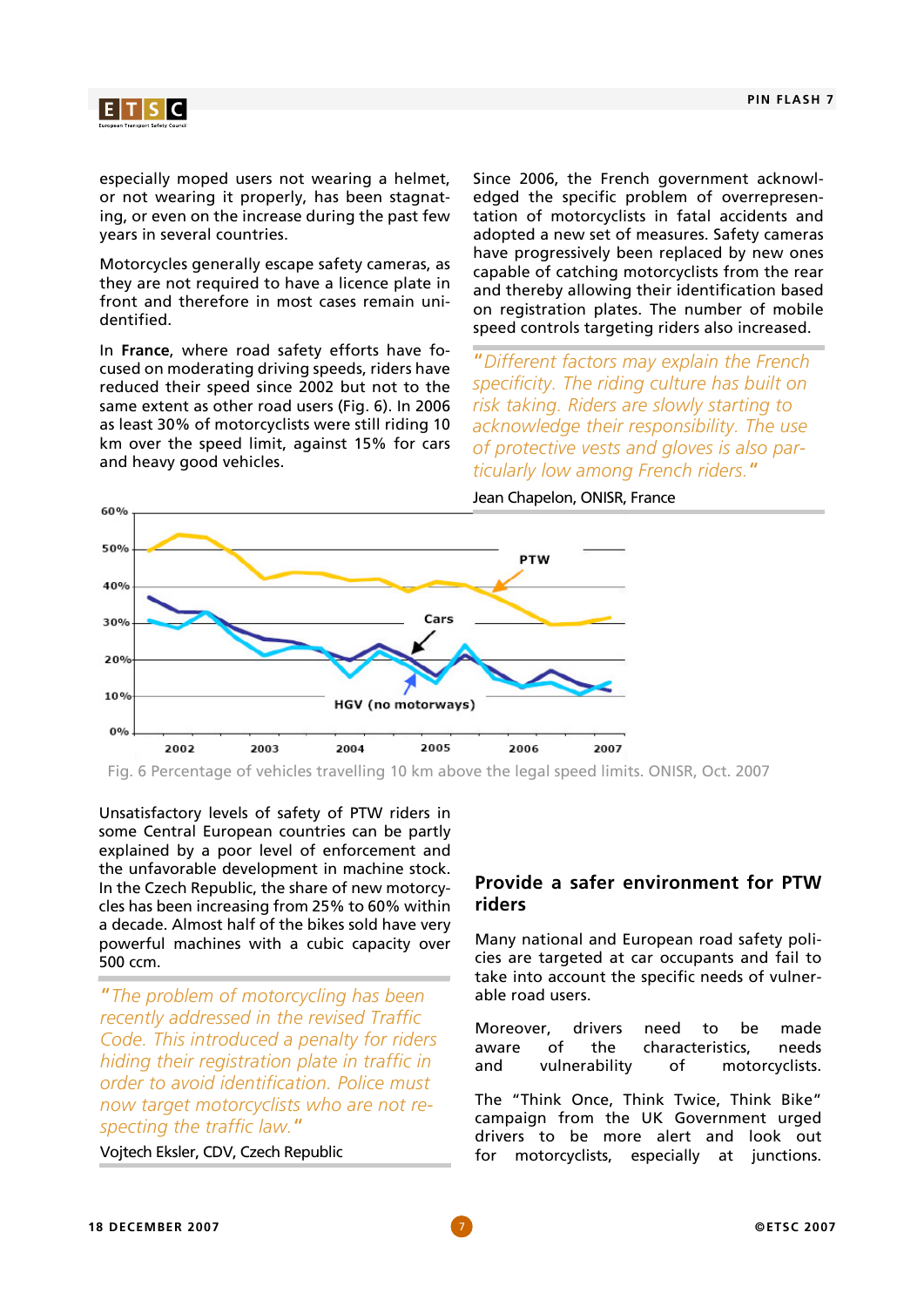

#### **Improve the safety of the machines**

Improvements to the design and construction of cars over the last 20 years have resulted in very substantial reductions in deaths and injuries on the road. This has not been the case with changes to the design of motorcycles. ABS brakes for high capacity motorbikes have been commercially available for 20 years, and are now being fitted to a wide range of machines, but penetration is still much lower than for ABS in cars.

Motorcycles are complex, powerful vehicles and there remain a number of areas where their safety performance could be further improved. In its Motorcycling Strategy of 2005, the UK Government said that it will consider the benefit of a consumer information assessment programme for PTW to assess whether it might lead to improvements in motorcycle safety in the way that the EuroNCAP programme has led to significant improvements in car design.

"*Every sixth road accident victim in Spain is a motorbike rider. This is why the Directorate General for Traffic gathered all stakeholders concerned to develop a Strategic Plan for motorcycles and mopeds. The Plan prioritises 36 measures, 19 of which will be implemented in 2008*"

"*Several measures have been implemented in Austria to improve the safety of motorcyclists: graduated licensing, multi-phase rider training, voluntary training courses, speed enforcement and awareness raising campaigns. Typical motorcycle routes were improved, e.g. with the installation of optimised guard rails. Yet, if Austrian riders have a relatively lower death rate ratio PTW/car drivers (Fig. 2) than in other countries, motorcyclist deaths have been stagnating over the past ten years.* "

Martin Winkelbauer, KfV, Austria

The World Health Organisation and the World Bank have advised that care should be taken to avoid the adoption of policies which could encourage the growth of motorised two-wheeler traffic by giving advantages to PTW users.

"*In Norway, I believe all the most cost effective measures have been implemented – mandatory helmet use, strict licensing, engine tuning ban, daytime running lights for motorbikes. The question that needs to be raised now is whether there should be any place for these motorised toys in the transport system at all*"

Pilar Zori Bertolin, DGT, Spain

Rune Elvik, TOI, Norway

ETSC Review "**Vulnerable riders - Safety implications of motorcycling in the European Union**" (to be published beginning of 2008) summarises the following **recommendations**:

To Member States:

- Enforce the compulsory wearing of helmets
- Install safety cameras able to detect speeding riders and enforce PTW compliance with speed limits.
- Improve rider and driver training. Rider training should focus on hazard recognition and risk assessment as well as vehicle control skills. Driver training should ensure that candidates understand the vulnerability of motorcyclists and "look out for them" when driving.
- Educate riders regarding the importance of proper fastening and provide consumer information regarding helmet safety.
- Road design and maintenance should address the specific needs of PTW users (provide good winter maintenance, use of anti-skid surfaces, forgiving roadsides).

To European Institutions:

- Further investigate the effectiveness of ABS for PTWs.
- Investigate the extent to which airbags are viable PTW safety measures.
- Motorcycles should also benefit from eCall, which is going to be introduced as a standard for passenger cars in many EU countries.
- The European research agenda should include PTW issues.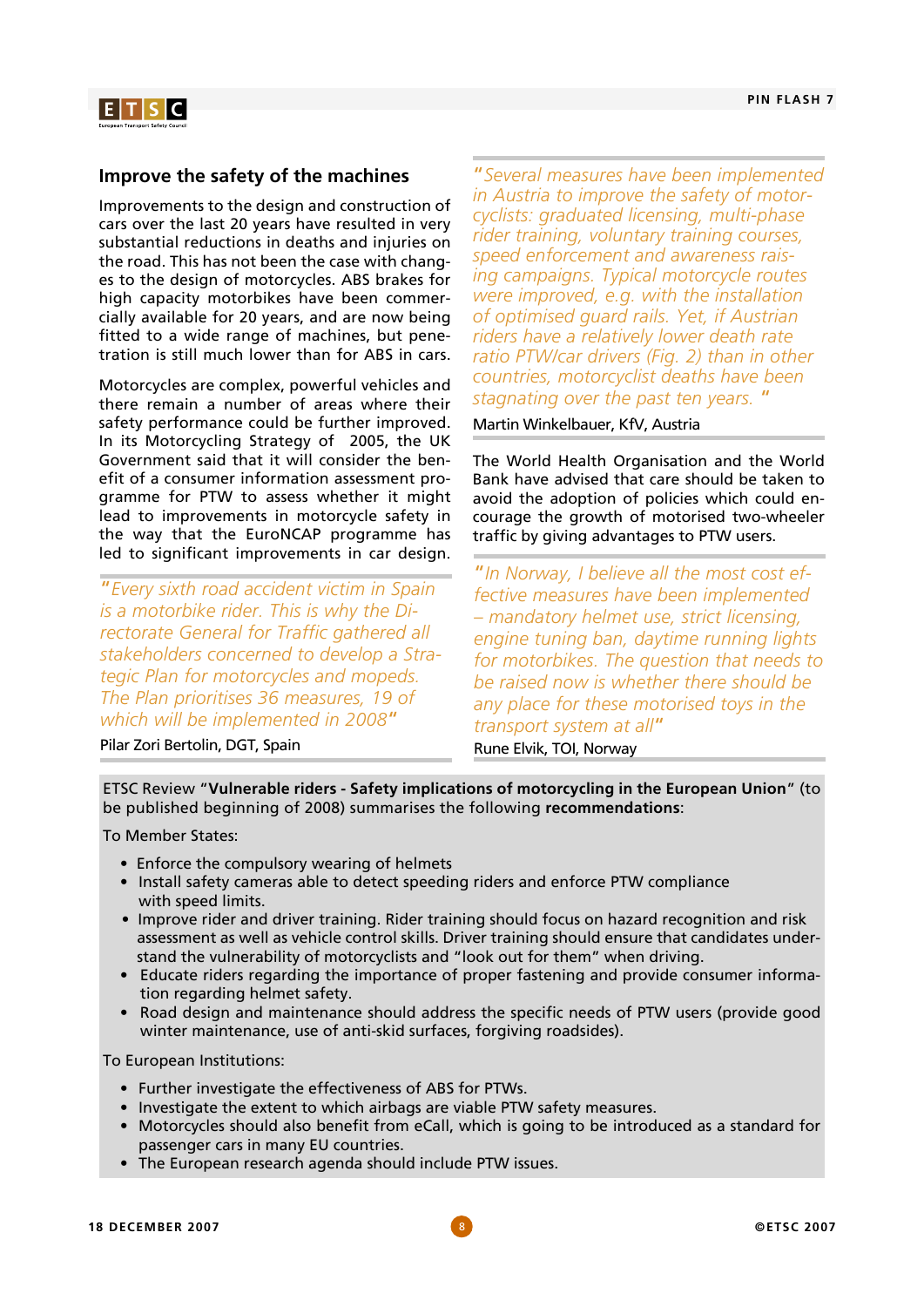$E[T|S]C$ 

# The Great Britain experience

## **"***More older riders on the roads***"**

In Great Britain, powered two-wheeler rider deaths have been on the rise since 1996. The risk for British riders of being killed in traffic stands at 40 times that for car drivers. To help us understand the reasons and find possible remedies, ETSC has spoken with Samantha Jamson, Senior Research Fellow at the Institute for Transport Studies, University of Leeds (UK) and Chair of ETSC Working Party on safety of motorcyclists.

#### *ETSC: It seems that motorcyclists do not benefit from the overall good level of road safety in the U.K. How would you explain this?*

The role of motorcycling, its benefits and the concerns about its safety have been recognised by the UK government only relatively recently. In 2005, the Department for Transport published a comprehensive "Motorcycling Strategy" listing 44 measures.

Whilst riding a motorcycle used to be an alternative, cheap method of transport in past decades, nowadays its popularity as a leisure activity has increased. In addition, our research has shown that the age at which riders gain their motorcycling licence and purchase their first bike has increased steadily over the years. These recent changes also suggest that the UK roads currently have a significant proportion of motorcyclists who could either be using newly learned skills or be relying on skills that were developed some years ago and which may have subsequently degraded through lack of use. This phenomenon has also been noted elsewhere in Europe, Australia and the US.

The way in which motorcyclists build up their experience has also changed. Recent recruits to motorcycling tend to move up to powerful machines much more quickly - due in particular to higher incomes - than their younger counterparts.

#### While riding a motorcycle used to be an alternative method of transport, nowadays its popularity as a leisure activity has increased.

#### *ETSC: How do you think the situation will evolve?*

Motorcycling, whether for work or leisure, is still attracting new recruits across all demographics. This is why efforts need to be stepped up in particular in the field of rider training and general

awareness. Motorcycle riders, because of their inherent vulnerability, need to attain a level of skill that will enable them to ride defensively and to avoid putting themselves at unnecessary risk. Campaigns would benefit from targeting younger riders who are more likely to engage in speed-related aggressive riding and older leisure riders who tend to own larger capacity machines. Schemes such as free courses offered at the point of sale or regular refresher courses should be encouraged as well. Car drivers also need to be educated to actively search for motorcyclists in their visual field, particularly at junctions.

#### *ETSC: Motorcycle deaths have been stagnating in Europe in general and even increasing in some Member States.*

Yes, indeed, and it seems that the situation has not been reversed during the first half of 2007 unfortunately. It is particularly disturbing to read that, in Europe, PTW riders have on average 18 times the risk of being killed that car drivers have, while in GB this differential is 40 times. There is a clear call for action from governments, industry and road users to urgently improve the safety of powered two-wheelers.



Dr. Samantha Jamson is Senior Research Fellow at the Institute for Transport Studies, University of Leeds (UK) and Chair of ETSC Working Party on safety of motorcyclists. She has worked on a variety of research projects, in particular focusing on issues such

as behavioural adaptation. Samantha co-wrote with Kathryn Chorlton The Older Motorcyclist, a report commissioned by the DfT.

Jamson and Chorlton (2005) The Older Motorcyclist. DfT research Report No 55.